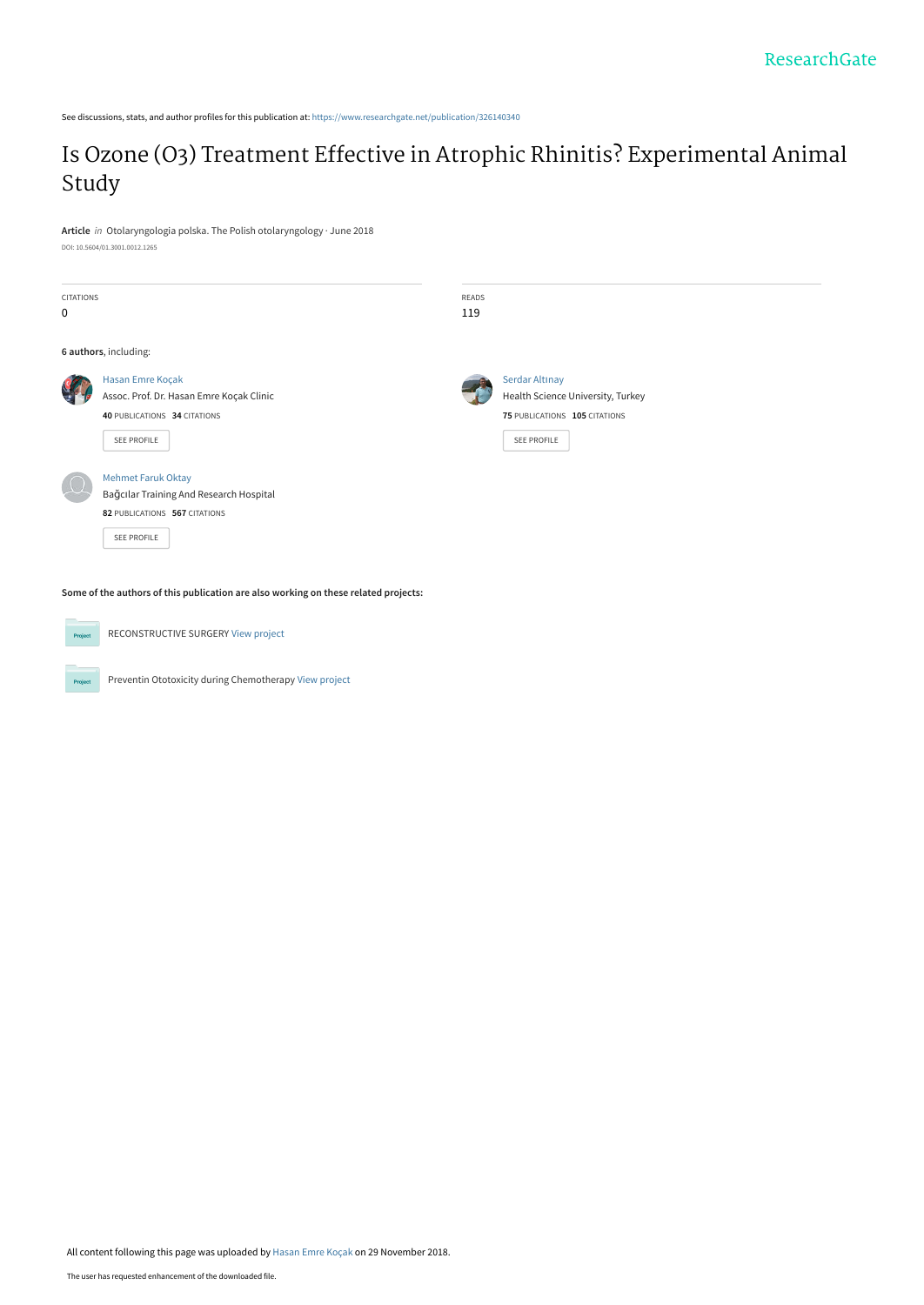

# Is Ozone (O3) Treatment Effective in Atrophic Rhinitis? Experimental Animal Study

#### Bengül Altaş', Hasan Emre Koçak<sup>2</sup>, Serdar Altınay<sup>3</sup>, Kadir Yücebaş', Ümit Taşkın', Mehmet Faruk Oktay'

1 Bağcılar Training and Research Hospital, Department of Otorhinolaryngology - Head and Neck Surgery, Istanbul, Turkey 2 Bakırköy dr Sadi Konuk Training and Research Hospital, Department of Otorhinolaryngology – Head and Neck Surgery, Istanbul, Turkey 3 Bakırköy dr Sadi Konuk Training and Research Hospital, Department of Pathology, Istanbul, Turkey

Article history: Received: 26.05.2018 Accepted: 19.06.2018 Published: 30.10.2018

**Abstract: Introduction:** Atrophic rhinitis (AR) is a disease characterized by atrophy of the mucosa, submucosa, bone tissue due to an unknown cause and excessive nasal cavity enlargement. The disease still has no complete treatment, and the treatment of functional loss of atrophic cells in AR is still a matter to be investigated. Ozone (O3) therapy has been shown to enhance cell metabolism, angiogenesis, fibroblast activity and collagen synthesis.

**Aim:** To determine whether ozone treatment affects the disease histopathologically, in experimentally created AR.

**Material - Method:** Twelve Wistar Hanover strain albino male rats were included in the study. Atrophic rhinitis was induced in animals by administering Pasteurella multocida toxin diluted with saline for 21 days to both nasal cavities. A total of 12 animals included in the study were divided into 2 groups as control and study. Ozone gas (60 μg/mL) was administered rectally to the study group for 21 days. After 2 weeks, the rats were decapitated, the nasal cavities were removed as a block, and atrophic rhinitis parameters (epithelial hyperplasia, goblet cell loss, cilia loss, inflammatory infiltration and vascular ectasia) were evaluated under light microscopy by histopathological examination and statistically interpreted.

 **Result:** The incidence of vascular ectasia was significantly lower in the ozone group compared to the control group (p<0.05). There was no significant difference between the groups regarding other histopathologic findings.

 **Conclusion:** Ozone treatment was moderate at the histopathological level. We concluded that [ozone therapy](https://www.austinozone.com) has no or very limited effect on atrophic rhinitis.

KEYWORDS: atrophic, rhinitis, ozone, treatment, rat

#### **INTRODUCTION**

Atrophic rhinitis is a chronic rhinitis characterized by the progressive atrophy of the nasal mucosa and conchae, the presence of viscous secretion rapidly turning to crusts and foul smell. First, in 1876, Fraenkel described atrophic rhinitis as crust formation, nasal mucosal atrophy and foul smell triad (1). Atrophy and dryness of the nasal mucosa are accompanied by symptoms such as halitosis, nasal obstruction, anosmia and create the ground for secondary infections. Worldwide, the prevalence varies, and it is observed more in tropical regions. It is frequently seen in middle-aged young women and of Asian, Spanish descent, and Afro-American descent, as getting close to the equator, the prevalence decreases. (2). In the last century, there has been a decrease in the incidence of the disease. This is

thought to be due to the fact that infections may be effectively treated with antibiotics (3). The diagnosis may be made by taking the patient's anamnesis, examining the internal structures of the nose, performing computerized tomography (CT) with endoscopic nasal and nasopharyngeal examination, as well as culturing of nasal secretions. Treatment is aimed at eliminating predisposing factors and moistening the nasal cavity, clearing crusts, making the mucosa functional (4).

Atrophic rhinitis is a progressive inflammatory process characterized by the development of atrophic and fibrotic changes of all parts of the nose (5). It has been seen that the nasal mucosa limited to respiratory epithelium shows metaplastic changes ranging from ciliated stratified columnar epithelium to squamous epithelium. Partial or severe meta-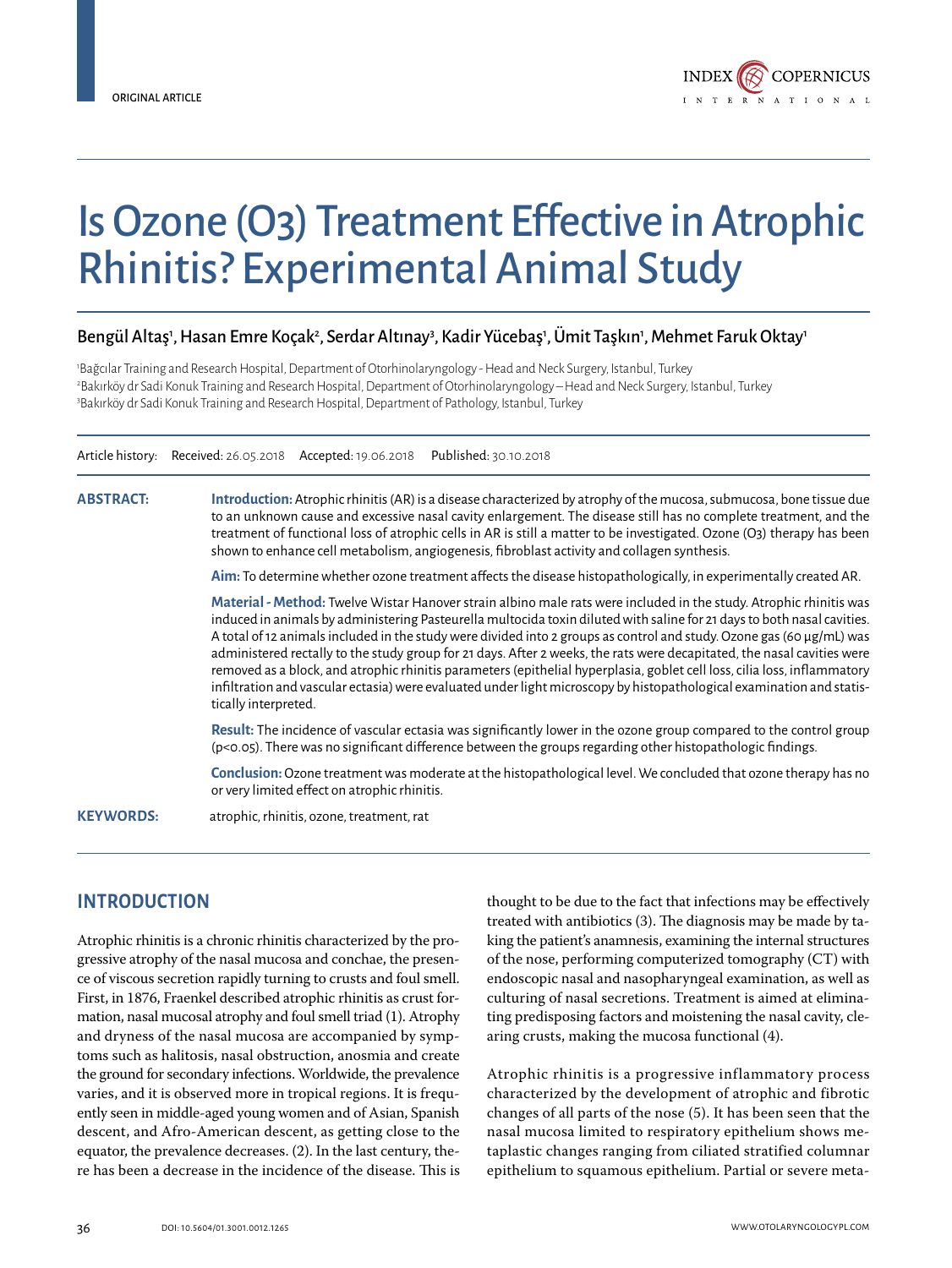plasia may be seen with keratinization or without keratinization (6). Lamina propria and submucosa may show chronic cellular infiltration granulation and fibrosis. The flattened squamous epithelium loses its mucociliary clearance ability, thus causing secondary crusting. Also, glandular atrophy occurs. Glands disappear in the lamina propria, submucosa. Seromucous glands cannot fulfill their functions and lose their moisturizing properties (7). At the electron microscope, the cilia are observed either damaged or missing, which makes the mucus movement ineffective. Vascular structures are also affected in the disease (8).

In order to understand the pathophysiology of the disease and to develop more effective treatments, toxigenic Bordetella bronchiseptica or Pasteurella multocida bacteria are generally inoculated after chemical irritation of the nasal mucosa or by injecting bacterial toxin to establish disease models to create atrophic rhinitis models in animals (9).

Bordetella bronchiseptica and Pasteurella multocida or their toxins are known to cause AR in pigs and some other herd animals (10). Bordetella bronchiseptica and Pasteurella multocida toxins have destructive effects on tissues by changing cellular events by affecting intracellular second messenger proteins (11).

Ozone was discovered in 1840 for the first time by chemist Christian Friedrich Schönbein (12). Ozone forms one of the most important gases in the stratosphere that surrounds the earth and absorbs harmful UV rays from the Sun. Thus, it plays an important role in the continuation of the biological equilibrium of the Earth. (13)

Ozone has a strong anti-oxidation ability. For this reason, it acts as bactericide, virucide, and fungicide. Due to these properties, it is used to correct nearly 260 pathological conditions. (12,14) It is stated that after ozone administration, there are 12 different effects occurring in the organism. These are mainly showed as: activation of cell metabolism, stimulation of erythrocyte metabolism to increase oxygen uptake capacity of hemoglobin and thus increasing the amount of oxygen in tissues, strengthening the immune system, lowering free radical levels, angiogenesis, increasing fibroblast activity and collagen synthesis. This provides activation of the endothelial, parenchymal and blood cells that enable an organism to respond therapeutically and biologically to diseases. (12,13,15)

In this study, we aimed to determine histopathologically whether or not this antioxidant, cell renewal, angiogenesis actions of ozone have any positive effect on atrophic rhinitis which is created by Pasteurella multocida toxin.

#### **MATERIAL-METHOD**

#### Ethics Committee

This study was carried out at Bağcılar Training, and Research Hospital Experimental Research and Skills Development Center with the approval of ethics committee numbered 2013/8.

Healthy, adult, Wistar Hanover strain, 12 albino male rats weighing 250-350 grams were included in the study. The animals in the experiment were housed in polyethylene cages, 6 in each, and fed with standard laboratory bait. The veterinarian examination of the animals showed no systemic or nasal pathology.

#### Creating experimental AR

Active Pasteurella multocida toxin (PMT) was prepared by diluting homogenously with saline by calculating minimal toxic dose per kilogram (0.4 ug/kg) (9-10). All rats were given 0.1 cc PMT to both nasal cavities during inspiration for 21 days to create experimental AR. After 21 days, a punch biopsy was taken from the nasal cavity of 2 rats, and the AR findings were confirmed by the pathologist (Figure 1).

#### **Grouping**

A total of 12 animals were randomly assigned to two groups:

Group 1: After creating atrophic rhinitis in 6 rats, 3 mL intrarectal ozone gas (60 μg/mL) (Hyper Medazon, Germany) was administrated 2 times a day for 21 days. (study group) (Figure 1).

Group 2: No treatment was given to 6 rats after creating atrophic rhinitis (control group) (Figure 1).

#### Histopathological Examination

Two weeks after ozone treatment, the rats were decapitated by cervical dislocation after anesthesia with 50 mg/kg ketamine hydrochloride and 5 mg/kg xylazine combination intraperitoneally. The nasal cavities of the sacrificed rats were removed as an enblock together with lip skin and sent to pathological examination in 10% buffered formaldehyde. Right/ left tissue sections were taken from the excised specimens to include nasal mucosa and injection site. The tissues were fixed for 1 day in 10% buffered formol solution. After routine tissue processing, they were bathed in paraffin and sections with a thickness of 3 μm were taken. After staining with Hematoxylin and Eosin (H&E), the preparations were evaluated under light microscopy (Olympus BX51) for detection of histopathological changes.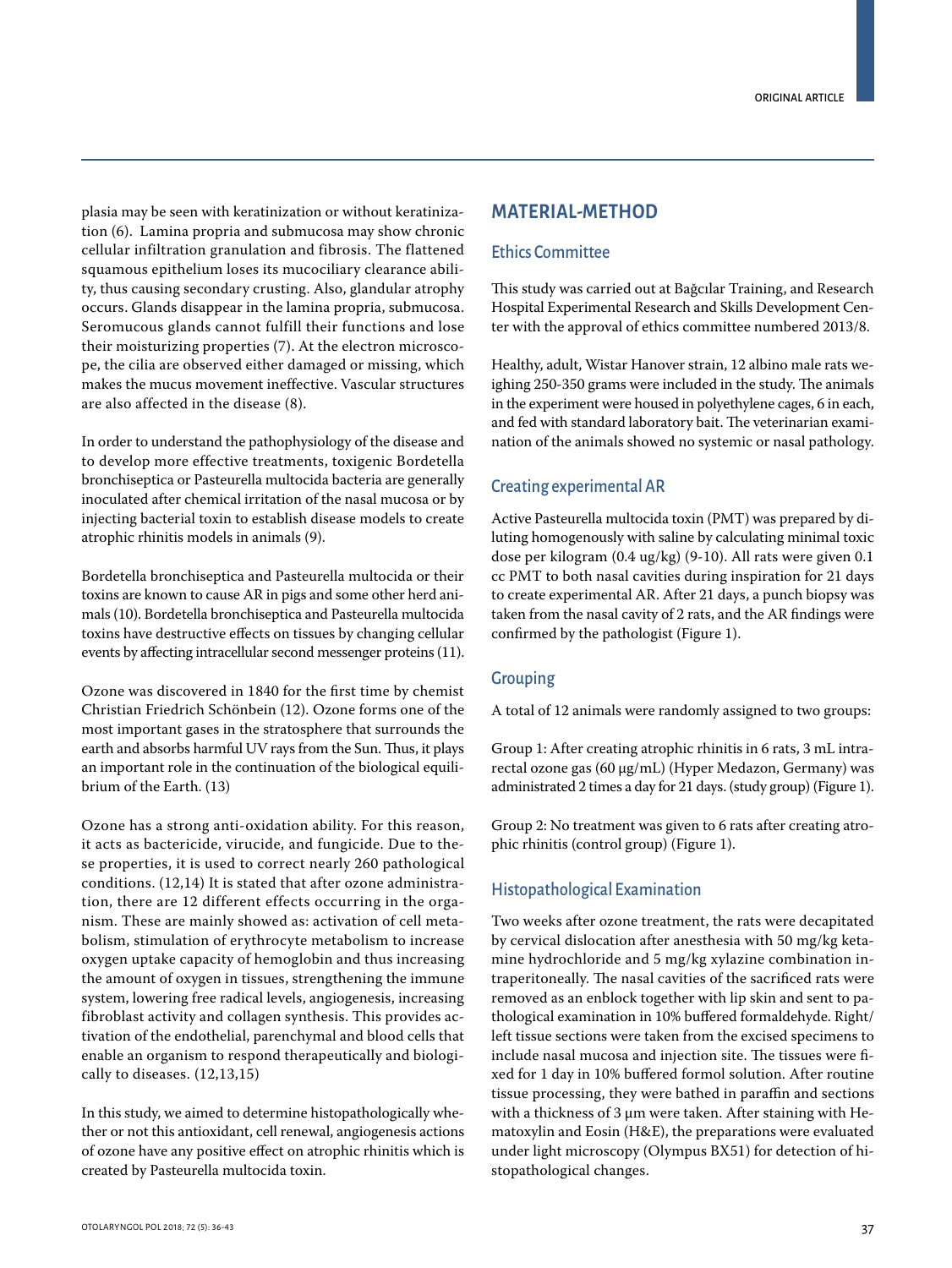**Control Group Ozone Group Mean±s.d. Median Min-Max Mean± s.d. Median Min-Max p** Epithelial hyperplasia  $1,83 \pm 0.75$  2,0  $1-3$   $1,63 \pm 0.52$  2,0  $1-2$  0,607 Goblet cell loss 2,17 ± 0,75 2,0 1–3 1,63 ± 0,52 2,0 1–2 0,147  $\text{Cilia loss}$  2,50  $\pm$  0,55 2,5 2,5 2–3 1,88  $\pm$  0,64 2,0 1–3 0,082 Inflammatory infiltration  $2,17 \pm 0,75$   $2,0$   $1-3$   $1,63 \pm 0,52$   $2,0$   $1-2$   $0,147$ Vascular ectasia 2,17 ± 0,75 2,0 1–3 1,38 ± 0,52 1,0 1–2 0,049

**Tab. I.** Statistical analysis of histological parameters between groups.

Mann-Whitney U test

Histopathological analysis was performed using histologic scales in accordance with the literature, including epithelial hyperplasia, goblet cell loss, cilia loss, inflammatory infiltration and vascular ectasia in the surface epithelium (Figure 2). Previous studies were taken as reference for scoring over 3; 1=minimal, 2=moderate, 3=severe. (16).

#### Statistical Method

Mean, standard deviation, median, lowest and highest values were used in the descriptive statistics of the data. The distribution of the variables was controlled with Kolmogorov Smirnov test. The Mann-Whitney U test was used for quantitative analysis. SPSS 22.0 program was used in the analyzes.

### **RESULTS**

The incidence of epithelial hyperplasia was  $1.63 \pm 0.52$  in the ozone group and  $1.83 \pm 0.75$  in the control group. No statistically significant difference was found when both groups were compared to each other (p>0.05) (Table 1) (Figure 3).

The incidence of goblet cell loss was  $1.63 \pm 0.52$  in the ozone group and  $2.17 \pm 0.75$  in the control group. No statistically significant difference was found when both groups were compared to each other (p>0.05) (Table 1) (Figure 3).

The incidence of cilia loss was  $1.88 \pm 0.64$  in the ozone group and  $2.50 \pm 0.55$  in the control group. No statistically significant difference was found when both groups were compared to each other (p>0.05) (Table 1) (Figure 3).

The incidence of inflammatory infiltration was  $1.63 \pm 0.52$  in the ozone group and  $2.17 \pm 0.75$  in the control group. No statistically significant difference was found when both groups were compared to each other (p>0.05) (Table 1) (Figure 3).

The incidence of vascular ectasia was  $1.38 \pm 0.52$  in the ozone group and  $2.17 \pm 0.75$  in the control group. A statistically



**Fig. 1.** Process of experimental animal study

significant difference was observed when both groups were compared to each other (p<0.05) (Table 1), (Figure 3).

#### **Discussion**

Atrophic rhinitis, also known as ozaena, is a chronic and progressive disease characterized by nasal mucosa crusts and nasal cavity enlargements. Although the cause of the disease is not known, Klebsiella ozaenae, Corynebacterium diphtheria and Perez-Hofer bacillus strains are cultured from humans. The agent for atrophic rhinitis in animals is Pasteurella multocida and Bordetella bronchiseptica (17).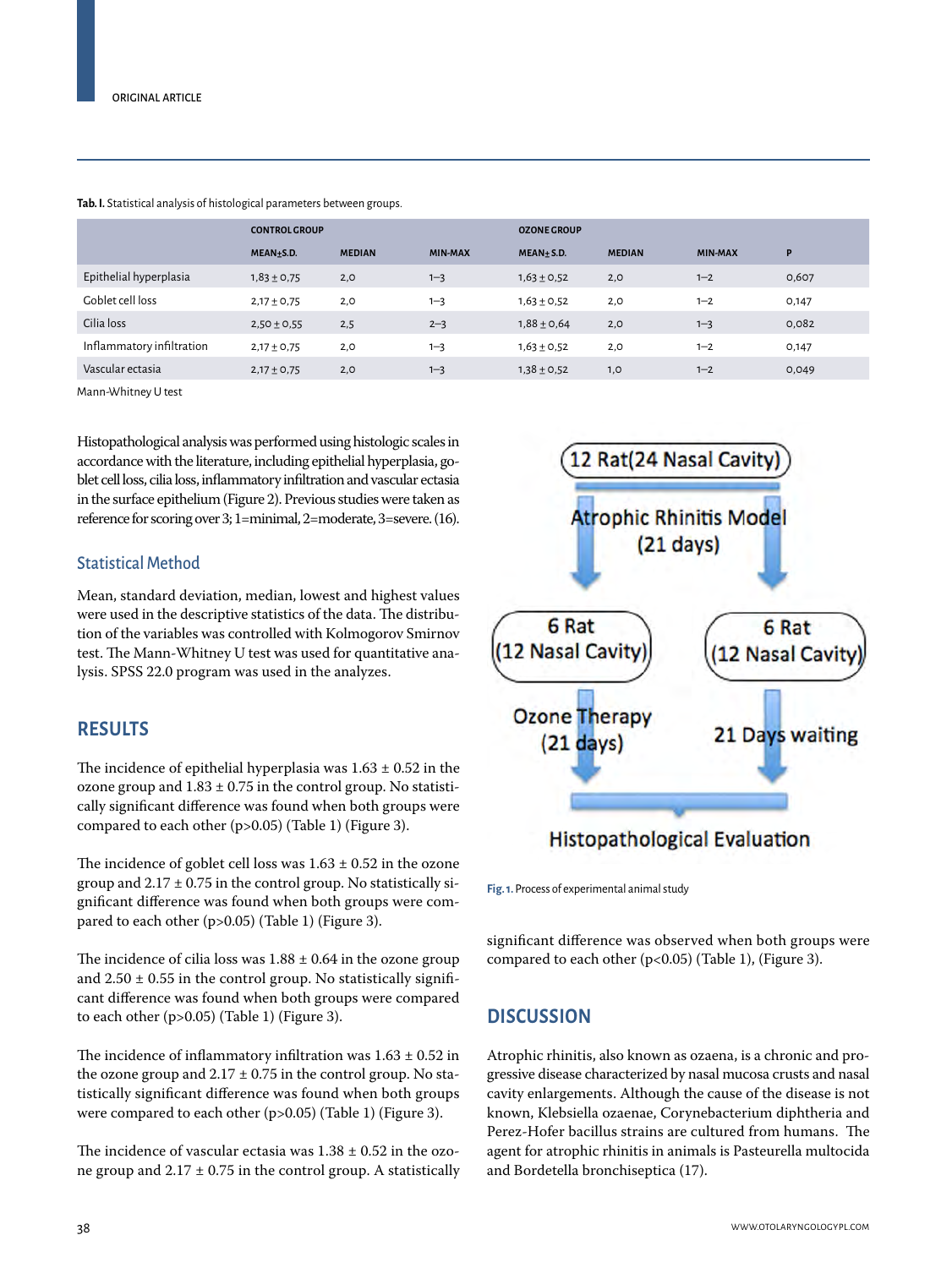

**Fig. 2.** a: Goblet cell presence (black arrow) and cilia in the group treated with ozone (H&E;x200). b: Cilia and goblet cell loss in the Pasteurella multocida inoculated group (control group) (H&E;x400). c: Thick-walled vascular structures (black arrows) accompanying epithelial hyperplasia are noted (H&E;x100). d: Apparent hyperplasia in the respiratory epithelium in the Pasteurella multocida inoculated group (control group) (H&E;x100).

 Atrophic rhinitis is often created by direct bacterial inoculation or bacterial toxin injections to form animal models. In our study, however, we gave the toxin to nasal mucosa topically and created atrophic rhinitis. In the literature, in an animal model, Jordan et al. described in 2003 the following: nasal mucosa in rats was destroyed with acetic acid for seven days, and then toxigenic Pasteurella multocida bacteria were inoculated to the nasal cavity. In this way, the bacteria were colonized in the nasal cavity, and AR was created (18). In our study, after the toxin was diluted with saline, the method described by Rohrbach et al. used in their study was similarly applied to the nasal cavity by a minimally invasive method (19).

Two characteristic pathological findings of atrophic rhinitis that include vascular structures are described in humans. The most common type 1 endarteritis obliterans, periarteritis is periarterial fibrosis seen in the distal arteries. Type 2 is the less common type with capillary vasodilatation. Histopathologic findings of atrophic rhinitis, epithelial status, the status of tunica propria, status of blood vessels and status of mucosal glands are evaluated. The epithelium is generally dominated by squamous metaplasia at various levels. While granulation tissue in tunica propria is observed, mucosal glands show mostly decrease in size and number. (20) Five parameters of atrophic rhinitis were used to histologically observe the effects of ozone therapy on AR in our study (Figure 2). Although vascular ectasia was statistically significant in the ozone therapy group compared to the control group, the difference between the two groups regarding other parameters was not significant. Despite being insignificant, it was found that epithelial hyperplasia, goblet cell loss, cilia loss and inflammatory infiltration were less frequent in the ozone group than in the control group (Table 1). It may be said that the ozone has a moderate effect on this vascular injury which is deteriorated in atrophic rhinitis.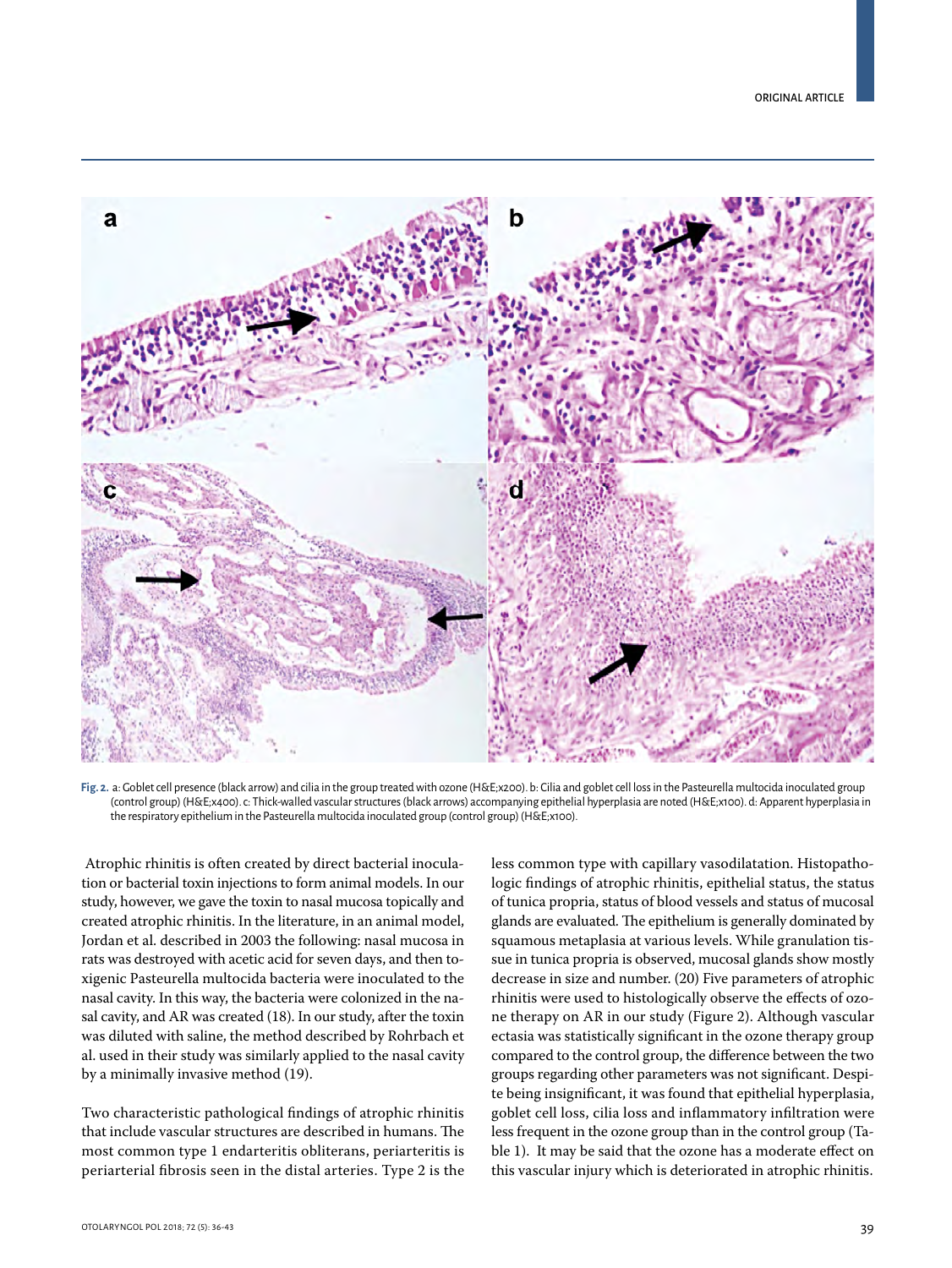

**Ryc. 3.** Graphic evaluation of histopathological parameters of control group and ozone group. \* statistical significant

A wide variety of protocols have been tried in the literature in the treatment of atrophic rhinitis. However, most of these treatments are conservative (such as nasal irrigation, glucose- -glycerin, liquid paraffin) (4). The vicious circle between antibiotics, vasodilator drugs and atrophic rhinitis infection and atrophy was attempted to break (21). Surgery has been used for the same purpose by reducing the size of the nasal cavity and preventing mucosal dryness. For this purpose, cartilage or prosthesis have been used mostly (8). In the treatment of atrophic rhinitis, it is also aimed to improve the nasal mucosa healing besides narrowing the nasal cavity. Although many materials have been tried, still satisfactory results have not been obtained, and studies continue.

Ozone creates an oxidative effect in the organism, activating the antioxidant enzyme systems. Subsequent to the administration, ozone immediately reacts with antioxidants such as polyunsaturated fatty acids, uric acid, ascorbic acid, and albumin. During these very fast-developing reactions, all ozone is neutralized. Especially, hydrogen peroxide (H2O2), reactive oxygen radicals (ROS) and lipid oxidation products (LOP) arise. Activation of antioxidant enzymes (superoxide dismutase (SOD), catalase (CAT) and glutathione peroxidase (GSH-Px)), which provide body defense against these increased free radicals, is increased. Activation of endothelial, parenchymal and blood cells, which provides the therapeutic and biological response of the organism to diseases, is thus provided (14,15). There are many studies in the literature that examine the effect of ozone on wound healing. Valacchi et al. reported that long-term exposure of chronic wounds to pure ozone delays wound healing, while administration of ozone as oxygen/ozone mixtures or as ozonated oils provide benefits by reducing bacterial counts, providing oxygenation, and accelerating wound healing (22). The dose of ozone used in wound healing is also very important. Travalgi et al. showed that the application at very low and very high doses delayed wound healing and that much more positive results could be obtained at moderate ozone concentrations (23). In the acute or chronic wound area exposed to ozone, it is stated that the activity of growth factors, which are extremely important in wound healing, is increased. Accordingly, angiogenesis, fibroblast activity, and collagen synthesis have been shown to increase (24,25,26). In a study by Lee MG et al., prolonged ozone inhalation for 8 hours/day for 3 months has been shown to reduce cutaneous injury in cytotoxicity due to 1-nitronaphthalene (1-NN) in the nasal mucosa (26). In our study, we also obtained positive results in atrophic rhinitis similar to the effective results of the ozone treatment mentioned in the literature. Five parameters were used for histopathological observations of the effects of intrarectal ozone treatment on AR in our study which are epithelial hyperplasia of the atrophic rhinitis, goblet cell loss, cilia loss, inflammatory infiltration and vascular ectasia. Although the mean values of epithelial hyperplasia, goblet cell loss, cilia loss and inflammatory infiltration were found to be decreased in the study group compared to the control group, the difference between the two groups was not statistically significant. In this study, vascular ectasia was found to be significantly lower in the study group than in the control group. Therefore, it was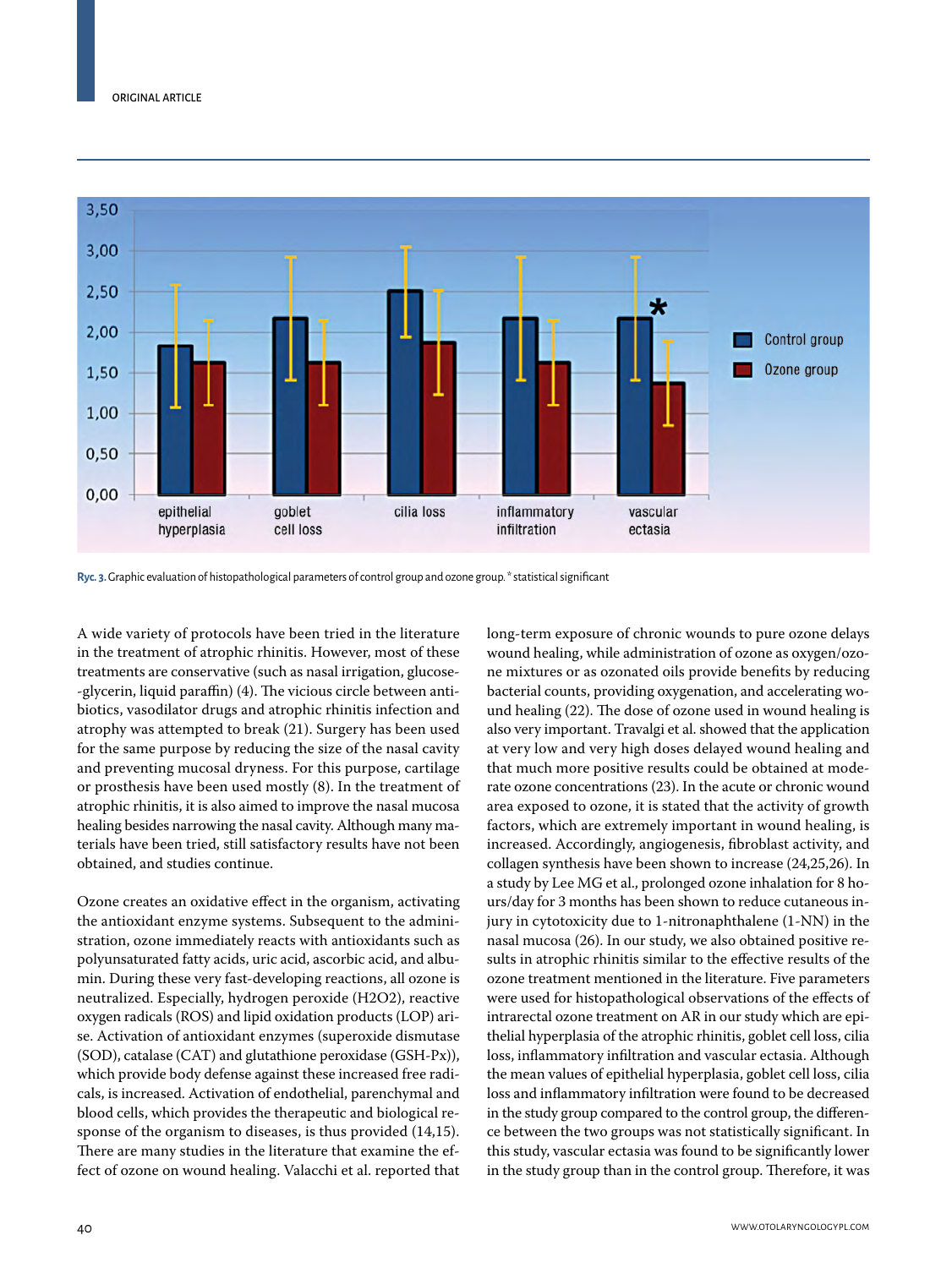determined that this histopathological criterion of atrophic rhinitis was significantly reduced by ozone therapy.

 Our work had some limitations. When the animal model was planned, we observed that live bacteria were used in the literature, however since isolation conditions were not provided in our laboratory, AR was created with Pasteurella multocida toxin. We also believe that it is better to increase sample numbers and better standardize histologic findings so that the disease can be better modeled. We think that more studies are needed to develop more curative treatments for AR.

#### **Conclusion:**

As a result of our study, it was observed that one of the pathological parameters of atrophic rhinitis (vascular ectasia) decreased statistically significantly in the ozone therapy group. Apart from this, although it was not statistically significant, epithelial hyperplasia, goblet cell loss, cilia loss and inflammatory infiltration were found to be less pronounced in the ozone group compared to the control group. According to results of our study, ozone treatment in atrophic rhinitis has no or very limited effect at the histopathologic level.

#### **REFERENCES**

- 1. Shehata M.A.: Atrophic rhinitis. Am. J. Otolaryngology. 1996; 17: 81–86.
- 2. Moore E.J., Kern E.B.: Atrophic rhinitis: a review of 242 cases. Am. J. Rhinol. 2001; 15: 355–361.
- 3. Trepanier H., Martineau-Doize B., Martineau G.P.: Effect of Bordetella bronchiseptica on the osseous tissues of the nasal ventral conchae of the piglet. Proc. 10th Int. Pig. Vet Soc. Congr. 1988: 36.
- 4. Jaswal, A., Jana, A.K., Sikder, B. et al.: Novel treatment of atrophic rhinitis: early results. Eur. Arch. Otorhinolaryngol. 2008; 265: 1211–1217.
- 5. Park M.J., Jang Y.J.: Successful management of primary atrophic rhinitis by turbinate reconstruction using autologous costal cartilage. Auris Nasus Larynx. 2017 Jun 29. pii: S0385-8146(16)30548-X.
- 6. Udrescu S., Firică D.: [Proposed modification of the Lautenschläger method for re-calibration of the nasal fossae in ozena]. Otorinolaringologie. 1971; 16: 275–278.
- 7. Sajjad A.: A new technique for nasal stent fabrication for atrophic rhinitis: a clinical report. J. Prosthodont. 2011; 20: 326–328.
- 8. Goldenberg D., Danino J., Netzer A., Joachims H.Z.: Plastipore implants in the surgical treatment of atrophic rhinitis: technique and results. Otolaryngol. Head Neck Surg. 2000; 122: 794–797.
- 9. Martineau-Doizé B., Dumas G., Larochelle R., Frantz J.C., Martineau G.P.: Atrophic rhinitis caused by Pasteurella multocida type D: morphometric analysis. Can. J. Vet Res. 1991; 55: 224–228.
- 10. Sakano T., Okada M., Taneda A., Mukai T., Sato S.: Effect of Bordetella bronchiseptica and serotype D Pasteurella multocida bacterin-toxoid on the occurrence of atrophic rhinitis after experimental infection with B. bronchiseptica and toxigenic type AP multocida. J. Vet Med. Sci. 1997; 59: 55–57.
- 11. Wilson B.A., Ho M.: Cellular and molecular action of the mitogenic protein-deamidating toxin from Pasteurella multocida. FEBS J. 2011; 278: 4616–4632.
- 12. Bocci V. Scientific and medical aspects of ozone therapy. State of the art. Archives of Medical Research 2006; 37:425–435.
- 13. Nogales C., Ferrari P., Kantarovich E.: Ozone therapy in medicine. The Journal of Contemporary Dental Practice. 2008; 9 : 75–84
- 14. Madej P., Plewka A., Madej, J., Nowak M., Plewka D.: Ozonotherapy in an induced septic shock. I. Effect of ozonotherapy on rat organs in evaluation of free radical reactions and selected enzymatic systems. Inflamation. 2007; 30: 52–58.
- 15. Li L.J., Yang Y.G., Zhang Z.L., Nie S.F., Li Z., Li F., Hua H.Y., Hu Y.J., Zhang H.S., Guo Y.B.: Protective effects of medical ozone combined with traditional Chinese medicine against chemically-induced hepatic injury in dogs. World Journal Gastroenterology. 2007; 13: 5989–5994.
- 16. Parkins C.S., Fowler J.F., Yu S.: Murine model of lip epidermal/mucosal reactions to X-irradiation. Radiother. Oncol. 1983; 1: 159–165.
- 17. Lee J.Y., Byun J.Y.: Primary atrophic rhinitis . Otolaryngol. Head Neck Surg. 2010; 143: 601–602.
- 18. Jordan R.W., Roe J.M.: An experimental mouse model of jordan rhinitis of swine. Vet Microbiol. 2004; 103 :201–207
- 19. Rohrbach S., Junghans K., Köhler S., Laskawi R.: Minimally invasive application of botulinum toxin A in patients with idiopathic rhinitis. Head Face Med. 2009; 5: 18.
- 20. Bist S.S., Bisht M., Purohit J.P., Saxena R.: Study of histopathological changes in primary atrophic rhinitis. ISRN Otolaryngol. 2011; 2011: 269479.
- 21. Payne S.C.: Empty nose syndrome: what are we really talking about? Otolaryngol. Clin. North Am. 2009; 42: 331–337.
- 22. Valacchi, G., Fortino, V., Bocci, V.T: The dual action of ozone on the skin. The British Journal Dermatology. 2005; 153: 1096–1100.
- 23. Travagli V., Zanardi I., Valacchi G., Bocci V.: Ozone and ozonated oils in skin diseases: A review. Mediators of Inflammation. 2010; 2010: 610418.
- 24. Bocci V.: Scientific and medical aspects of ozone therapy. State of the art. Archives of Medical Research. 2006: 37: 425–435.
- 25. Bocci V.: The case for oxygen-ozonetherapy. British Journal of Biomedical Science. 2007; 64: 44–49.
- 26. Kim H.S., Noh S.U., Han Y.W., Kim K.M., Kang H., Kim H.O., Park Y.M.: Therapeutic effects of topical application of ozone on acute cutaneous wound healing. Journal of Korean Medical Science. 2009; 24: 368–374.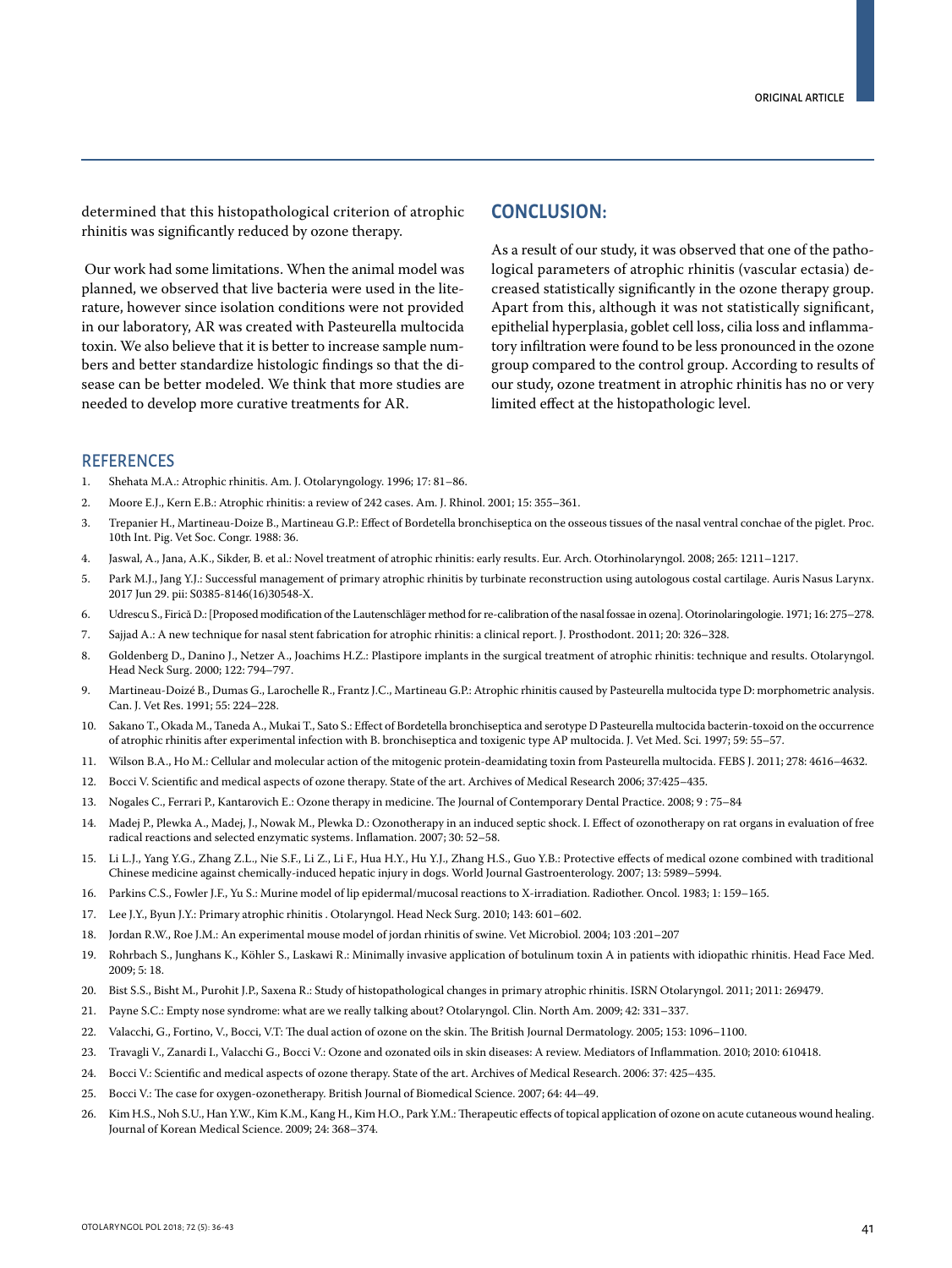#### Word count: 2950 Tables: 1 Figures: 3 References: 26

Access the article online: DOI: 10.5604/01.3001.0012.1265 Table of content: https://otolaryngologypl.com/issue/11425

Corresponding author: Dr. Hasan Emre KOÇAK, Bakırköy Dr. Sadi Konuk Eğitimve Araştırma Hastanesi Zuhuratbaba Mah. Tevfik Sağlam Cad. No: 11, Bakırköy, Istanbul, Türkiye, tel.: 0905324630517, e-mail: drhekbb@gmail.com

Copyright © 2018 Polish Society of Otorhinolaryngologists Head and Neck Surgeons. Published by Index Copernicus Sp. z o.o. All rights reserved.

Competing interests: The authors declare that they have no competing interests.

Cite this article as: Altaş B., Koçak H., E., Altınay S., Yücebaş K., Taşkın Ü., Oktay M., F.; Is Ozone (O3) Treatment Effective in Atrophic Rhinitis? Experimental Animal Study; Otolaryngol Pol 2018; 72 (5): 36-43